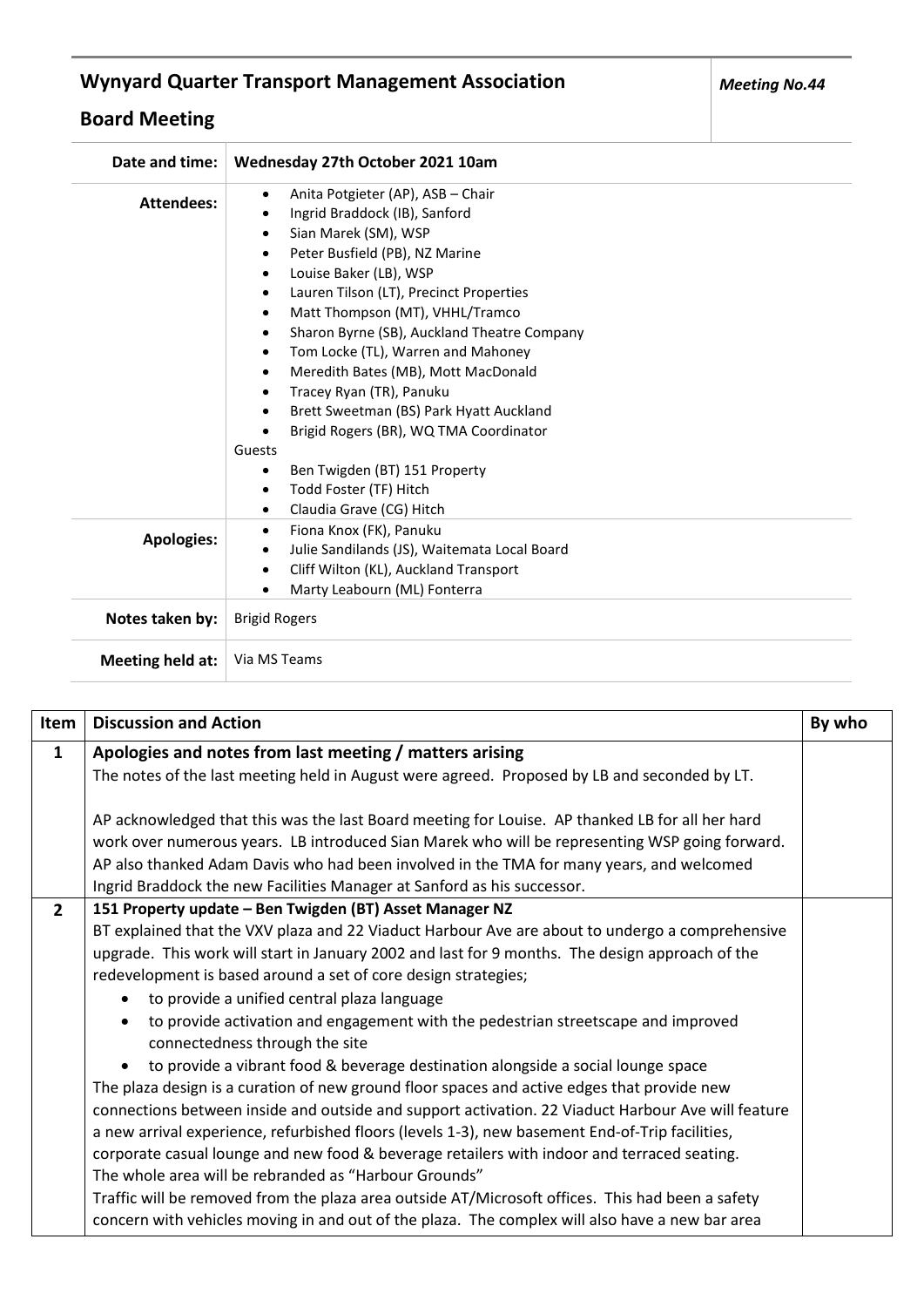|              | which is something that stakeholders had asked for. This would mean food and drinks would be                                                                                                              |            |
|--------------|-----------------------------------------------------------------------------------------------------------------------------------------------------------------------------------------------------------|------------|
|              | available all day and into the early evening.                                                                                                                                                             |            |
|              |                                                                                                                                                                                                           |            |
|              | TL noted that the connecting laneways had been very successful elsewhere in WQ and it was good to                                                                                                         |            |
|              | see that being extended in this area. TL suggested that the cultural narrative of WQ should be                                                                                                            |            |
|              | intertwined into this new development.                                                                                                                                                                    |            |
|              | LB mentioned that there had been a disability audit done and that this may be useful for BT. BR to<br>send to BT.                                                                                         | <b>BR</b>  |
|              | AP thanked BT for the presentation and asked that Board members with any comments should share                                                                                                            |            |
|              | them with BR to feed back to 151.                                                                                                                                                                         | <b>ALL</b> |
| $\mathbf{3}$ | Hitch Carpooling - Claudia Grave & Todd Foster                                                                                                                                                            |            |
|              | AP introduced Claudia Grave (CG) and Todd Foster (TF). Hitch founders CG & TF explained that they                                                                                                         |            |
|              | estimate that over half of NZ's drive to work in private vehicle, that equates to 5.5 million empty                                                                                                       |            |
|              | seats commute to work each day. Car ownership in NZ is one of the highest in the world. Hitch has                                                                                                         |            |
|              | a vison to fundamentally change the way that people move. People want to carpool but there are                                                                                                            |            |
|              | generally 3 barriers getting in the way                                                                                                                                                                   |            |
|              | Connecting with others is difficult<br>٠                                                                                                                                                                  |            |
|              | Carpooling with strangers is risky<br>$\bullet$                                                                                                                                                           |            |
|              | Organising carpooling can be a hassle<br>$\bullet$                                                                                                                                                        |            |
|              | Hitch aims to connect car poolers going the same way. Hitch is different because it aims to target the                                                                                                    |            |
|              | workplace rather than the individual. Businesses are wanting to help employees and at the same                                                                                                            |            |
|              | time are looking to reduce carbon emissions, by taking cars off the road. Workplaces pay a                                                                                                                |            |
|              | subscription fee to Hitch for access to the software system and data reporting. The dashboard                                                                                                             |            |
|              | enables businesses to track engagement and measure how much CO2 they have saved. Carpooling                                                                                                               |            |
|              | can also break down barriers and help create better environments. Most people were not that                                                                                                               |            |
|              | worried about being paid to share a ride but they were keen to have incentives. Hitch reported that                                                                                                       |            |
|              | they are now about to launch a trial in Wellington CBD and that will be followed by Auckland in                                                                                                           |            |
|              | January 2022. This would be a 4-week trial aimed at businesses. If just 10 people did fewer trips in                                                                                                      |            |
|              | four weeks Hitch estimate that could save 549kg of CO2. Hitch commented that they are keen to                                                                                                             |            |
|              | find partners in Auckland and that they are also busy raising capital for their venture.                                                                                                                  |            |
|              | AP thanked TF & CG and asked if any thought had been given to a guaranteed ride home. TF<br>commented that there were options around car share as one option of company paying for uber                   |            |
|              | type rides home for staff when there was an emergency situation. Any business wanting to know                                                                                                             |            |
|              | more can contact Hitch direct, and a copy of their presentation will be circulated with the notes of                                                                                                      |            |
|              | the meeting.                                                                                                                                                                                              |            |
| 5            | <b>Updates</b>                                                                                                                                                                                            |            |
|              | <b>Chair</b>                                                                                                                                                                                              |            |
|              | Membership fees                                                                                                                                                                                           |            |
|              | AP asked for feedback on the proposal to increase the membership fees for the TMA by 20%. BR had                                                                                                          | BR         |
|              | previously circulated some details. Fees had not been increased since 2016. 20% increase was proposed by PB                                                                                               |            |
|              | seconded by TL and agreed. BR to adjust fees from the next billing period - November 2021 onwards.                                                                                                        |            |
|              | Tram update                                                                                                                                                                                               |            |
|              | AP reported that the Panuku board had made a decision to cease the Tram operations, from the end of 2022.                                                                                                 |            |
|              | The tram will be moved to MOTAT, and there will be make-good on the tracks on the road to remove the                                                                                                      |            |
|              | hazard for cyclists.                                                                                                                                                                                      |            |
|              | The Eke Panuku board would be seeking Planning Committee endorsement of this decision on 4 Nov. Eke                                                                                                       | <b>ALL</b> |
|              | Panuku are asking for any comments from the TMA the Board members before the Planning Committee<br>meeting. Please feed any comments back to BR. Panuku will update the WQ TMA Board, at the next meeting |            |
|              | on the 17 <sup>th</sup> of November as to the final decision and next steps.                                                                                                                              |            |
|              | LB commented that the tram was always seen as a tourist thing rather than a commuting option. BR                                                                                                          |            |
|              | mentioned that when the TMA Board had been asked for a view on the future of the tram it had maintained a                                                                                                 |            |
|              | neutral position. TL commented that the make-good will be a very positive improvement for any cyclists.                                                                                                   |            |
|              |                                                                                                                                                                                                           |            |